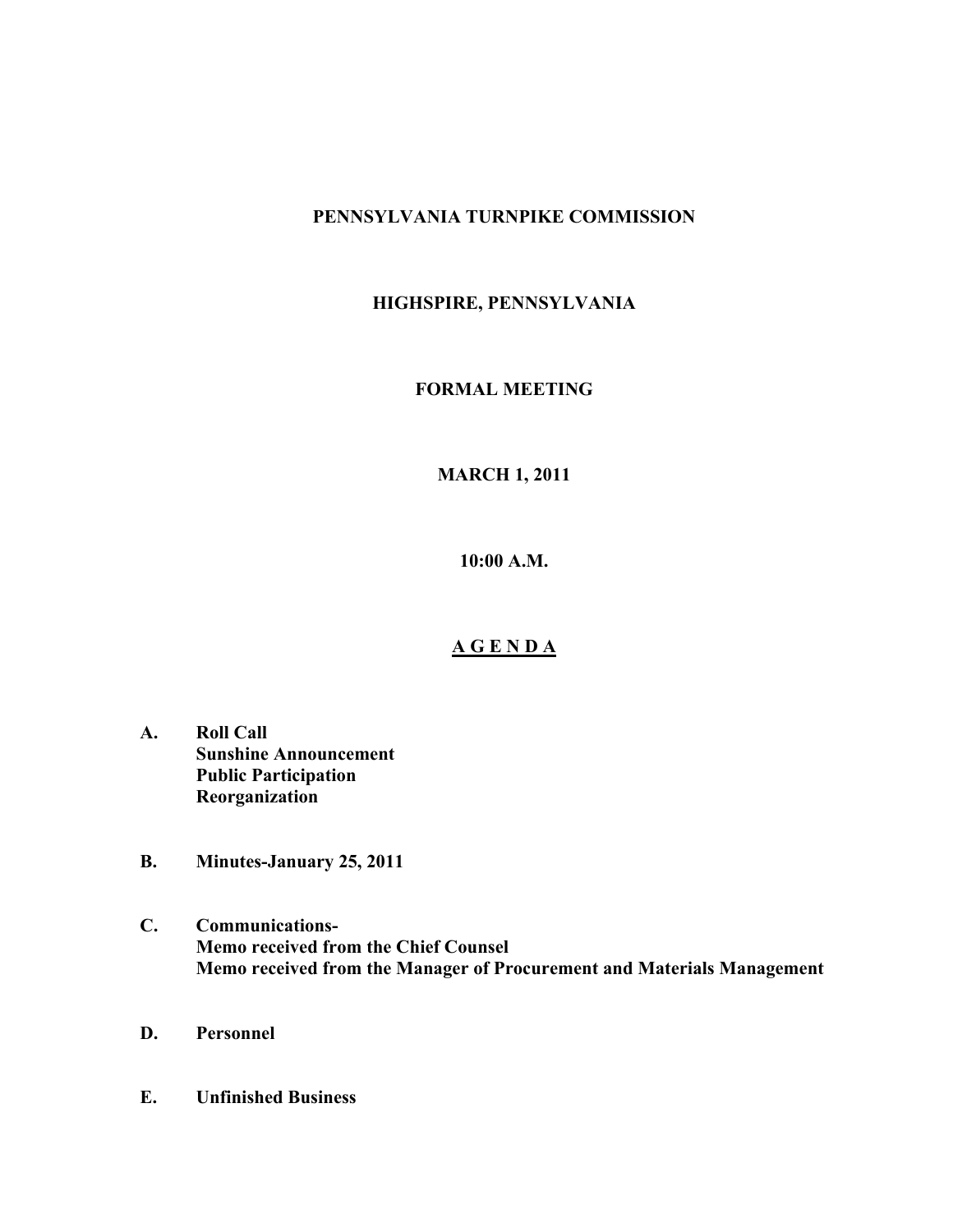- **1. Adopt the Resolution ratifying the reinvestments, liquidations and purchases of securities with available cash, as described in the memo from the Assistant Chief Financial Officer dated February 16, 2011.**
- **2. Approve the negotiation and execution of the Supplemental Agreement, Amendments, Agreements and a Lease for the items listed in memos "a" through "f":**
	- **a. Supplemental Agreement with Dominion/Peoples Gas Co., for relocation of their underground facilities necessary for the reconstruction project from MP 31.00 to MP 38.00; for an additional \$58,881.25; increasing the not-toexceed amount to \$114,818.25;**
	- **b. Extend the term of our All-Risk and Builder's Risk insurance policy with Traveler's Insurance Company from 10/1/11 to 10/1/13; and grant permission to advertise an RFP for services associated with this policy;**
	- **c. Reimbursement Agreement with Somerset Township to reimburse the Township for the elimination of Bridge B-411 at MP 108.01 (carrying Township Road T-448 over the Turnpike), as part of the total reconstruction project from MP 99.00 to MP 109.00; at a not-to-exceed amount of \$300,000.00;**
	- **d. Amendments to our health care benefits:**
		- **Exercising our option to renew the agreements with Highmark, Aetna and United Concordia through February 29, 2012;**
		- **Extending our agreement with HM Benefit Administrators for COBRA through August 31, 2011;**
		- **Amending our agreement with Sun Life exercising our option to renew the agreement for three-years with two additional one-year terms.**
	- **e. Amendment to our agreement with Jackson Lewis LLP for Diversity Inclusion Assessment; exercising our option to extend the terms of the agreement for an additional six (6) months for a not-to-exceed amount of \$25,000.00;**
	- **f. Lease Agreement with Willow Mill Development LLC to grant them permanent easement and execute a lease agreement for the Sonic Restaurant adjacent to the Willow Grove Interchange; Willow Mill will pay the Commission \$10,000.00 for the first year, with 2% increases every year after that; and reimburse the Commission for all expenses related to annual traffic lane striping and painting.**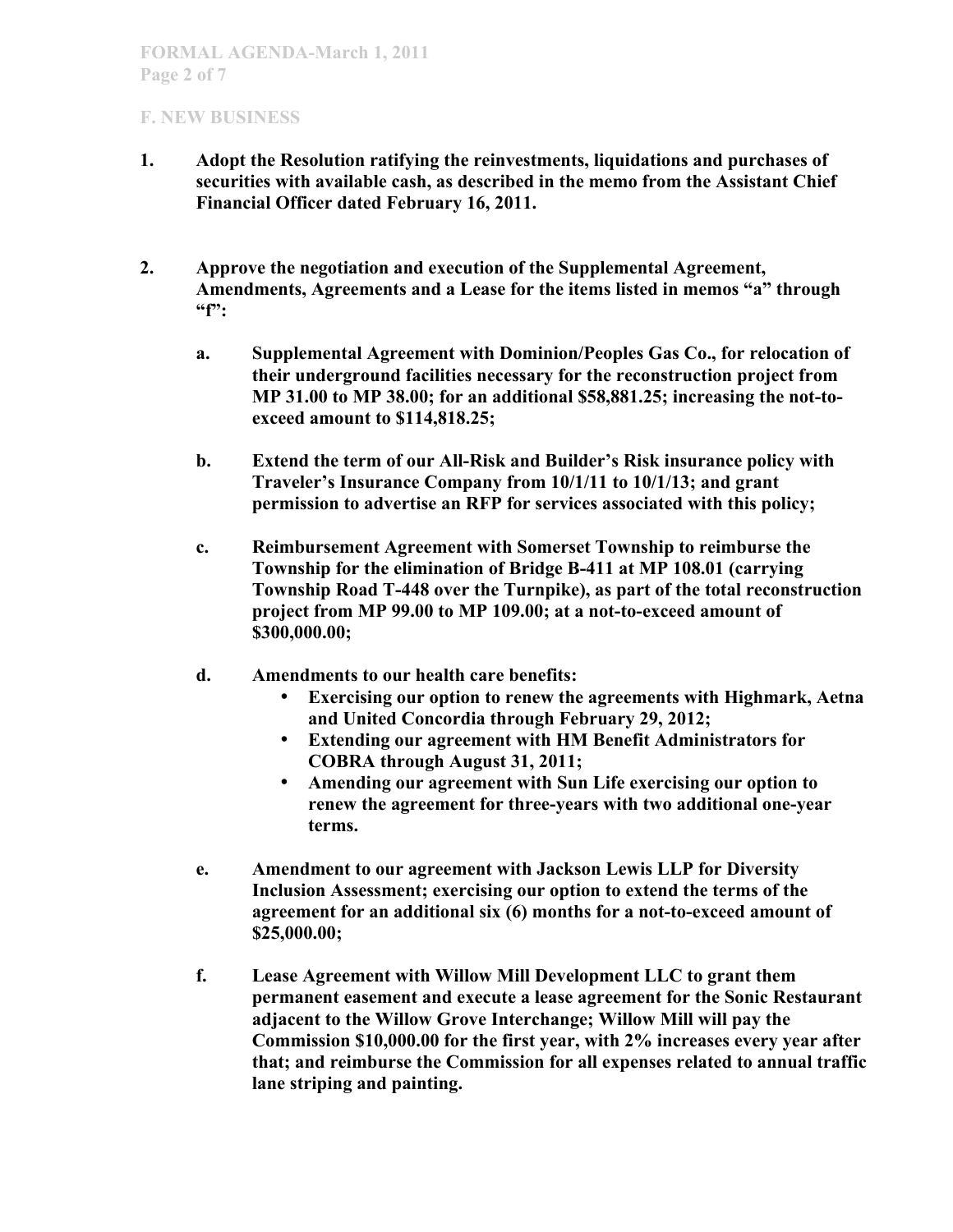- **3. Approve the Right-of-Way Requests for the items listed in memos "a" through "g":**
	- **a. Authorize the settlement of Right-of-Way #1A026-A, a partial take parcel, necessary for the total reconstruction project from MP 67.00 to MP 75.00, by issuing payment in the amount of \$37,500.00 payable to Hollinshead, Mendelson, Bresnahan & Nixon, P.C., Escrow Agent; representing the balance due and Section 710 damages;**
	- **b. Approve the plans entitled, "Drawings for Contract No. T-355.00P001-3-03 for Authorizing Acquisition of Right-of-Way for Replacement of Bridge DB-234 (S-27480) carrying S. R. 2023 (Galloway Rd.) over the PA Turnpike at MP 352.98 in Bucks County"; as prepared by the Engineering Department for the replacement of Bridge DB-234 at MP 352.98;**
	- **c. Approve the plans entitled, "Drawings for Contract No. T-355.00P001-3-03 for Authorizing Acquisition of Right-of-Way for Replacement of Bridge DB-247 (S-27481) carrying S. R. 2029 (Bristol-Oxford Valley Rd.) over the PA Turnpike at MP 357.10 in Bucks County"; as prepared by the Engineering Department for the replacement of Bridge DB-247 at MP 357.10;**
	- **d. Authorize the acquisition of Right-of-Way #1007-X, a total take parcel, necessary for the bridge replacement project at MP 103.47 and MP 108.17, by issuing payment in the amount of \$71,253.00 payable to Nathan Zarichnak, Escrow Agent; representing fair market value and prorated taxes; authorize the appropriate Commission officials to execute the agreement of sale; authorize the payment of additional statutory damages as calculated by the Legal Department and approved by the Chief Operating Officer; and payment of the fair market value to the property owners is contingent upon their delivery of a deed prepared by the Legal Department;**
	- **e. Ratify the actions of the Chief Operating Officer for the claims submitted for Replacement Housing Supplements for the following Right-of-Way's:**

| Killian         | R/W 17906        |
|-----------------|------------------|
| <b>Ross</b>     | <b>R/W 17917</b> |
| <b>Briselli</b> | <b>R/W 17944</b> |
| Eiler           | <b>R/W 17528</b> |
| <b>Fillippo</b> | R/W 6057-G       |

**f. Authorize the acquisition of Right-of-Way #8995-R22, a partial take parcel, necessary for the Rt. 903 Slip Ramp project, by issuing payment in the amount of \$5,050.00 payable to Gregory & Debra Fusillo; representing fair market value; authorize the appropriate Commission officials to execute the agreement of sale; authorize the payment of additional statutory damages as calculated by the Legal Department and approved by the Chief Operating Officer; and payment of the fair market value to the property owners is contingent upon their delivery of a deed prepared by the Legal Department;**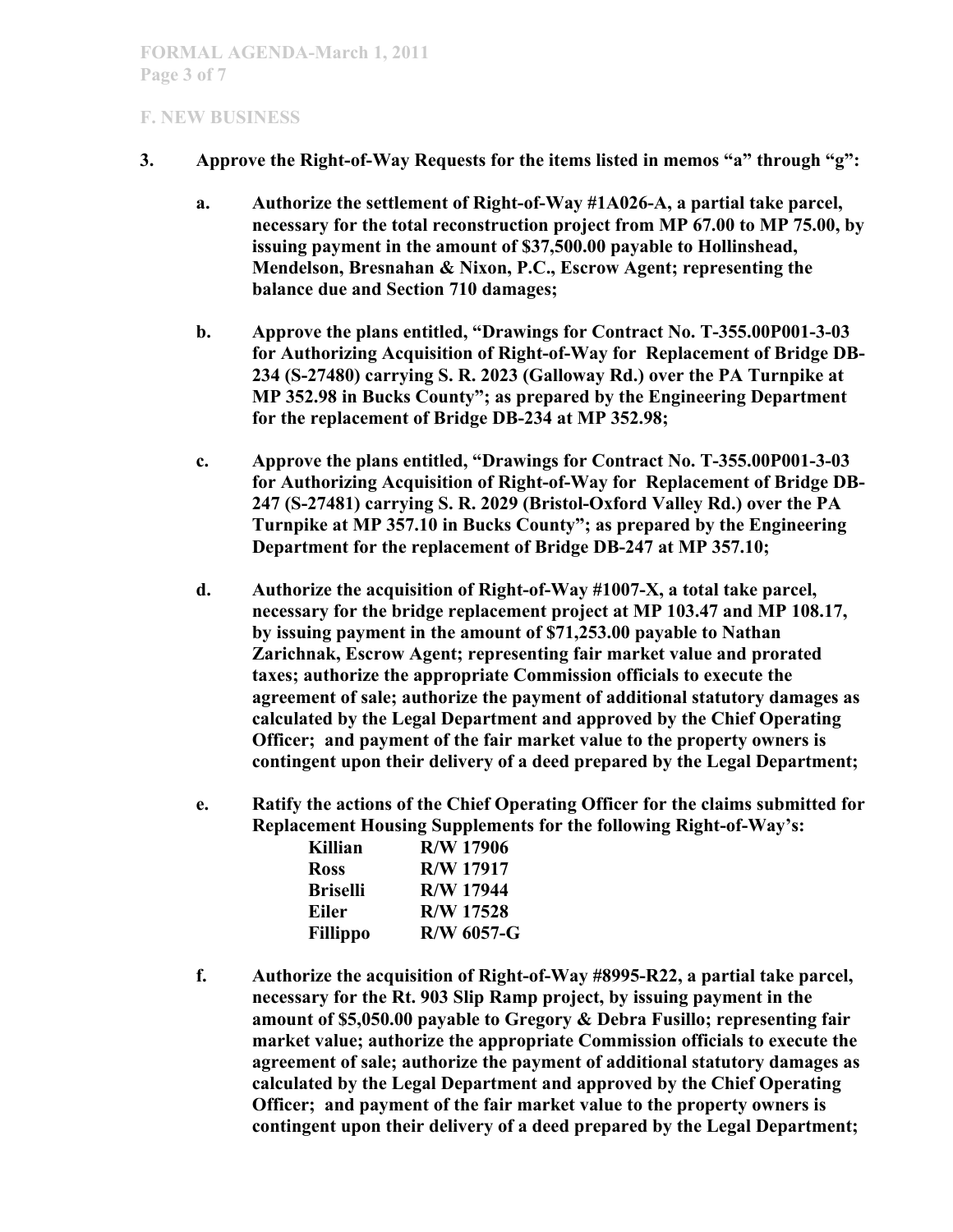- **g. Authorize the acquisition of a partial take parcel that will be necessary for the I-95/I-276 Interchange Project, by issuing payment in the amount of \$479,750.00; representing fair market value and one percent towards transfer; authorize the appropriate Commission officials to execute the agreement of sale; authorize the payment of additional statutory damages as calculated by the Legal Department and approved by the Chief Operating Officer; and payment of the fair market value to the property owner is contingent upon the delivery of a deed prepared by the Legal Department.**
- **4. Approve advertising for the items listed in memos "a" through "f":**
	- **a. Mechanical, electrical and plumbing (MEP) engineering firm to perform open-end engineering-related services systemwide; and the preparation and execution of the agreement at a not-to-exceed amount of \$750,000.00 or three-years, whichever occurs first;**
	- **b. Two (2) architectural firms to perform open-end design and construction phase services systemwide; and the preparation and execution of the agreements at a not-to-exceed amount of \$750,000.00 each or three-years, whichever occurs first;**
	- **c. Two (2) engineering or construction management firms to perform open-end construction inspection services between MP 0.00 and MP 247.00 and the Western Expansion projects; final selection of both consultants will be made from Statements of Interest;**
	- **d. Vendor to provide Trustee and Investment Custody Services;**
	- **e. Contract #T-109.00R001-3-02, micro surfacing between MP 108.95 and MP 121.83;**
	- **f. Contract #T-085.00R002-3-02, micro surfacing and shoulder repairs between MP 85.00 and MP 94.13.**
- **5. Approve the Award of Bids, the Renewal of Agreements and the Issuance of Purchase Orders for the items listed in memos "a" through "d":**
	- **a. Exercising our option to renew the agreements for Stop Loss Insurance from arch 2011 through February 2012, with Buckingham Insurance Services, Inc. and TRU Services, LLC; at a renewal amount of \$427,152.00;**
	- **b. Five-year (5) Maintenance Agreement for the new Oce Reproduction Equipment; utilizing the Commonwealth's contract with Oce North America; at a total award of \$53,809.80 annual, or a total of \$269,049.00;**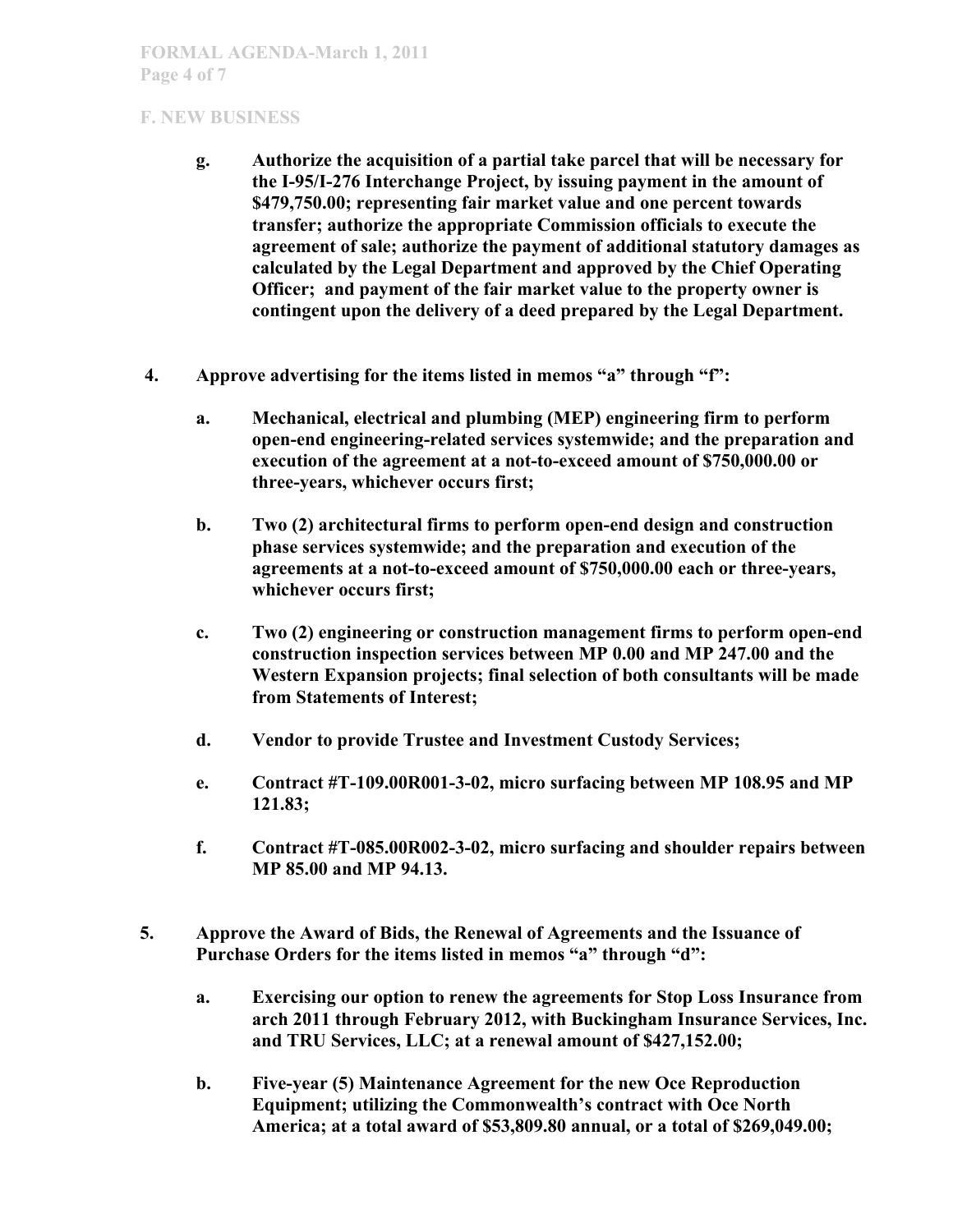- **c. Herbicide contracts, from February 1, 2011 through March 31, 2012; utilizing the Commonwealth's contracts with the following vendors: Asplundh Tree Expert \$ 75,000.00 Crop Production Services \$ 10,000.00 CWC Chemical Inc. \$ 20,000.00 Helena Chemical Co. \$ 20,000.00 TOTAL AWARD: \$125,000.00**
- **d. Rental of mobile sweepers and vactor units; to the lowest responsive and responsible bidder, Jack Doheny Rentals, Inc.; at a total award of \$227,500.00.**
- **6. Approve the Award of Contracts for the items listed in memos "a" through "e":**
	- **a. Contract #T-180.00R001-3-02 for bituminous overlay between MP 179.93 and MP 187.33; to the lowest responsive and responsible bidder, New Enterprise Stone & Lime, Co., Inc; at a not-to-exceed amount of \$5,960,157.45, with a \$200,000.00 contingency;**
	- **b. Contract #T-199.00T005-3-04 for roadway and bridge reconstruction from MP 199.34 to MP 201.74; to the lowest responsive and responsible bidder, HRI, Inc.; at a not-to-exceed amount of \$32,399,965.59, with a \$3,000,000.00 contingency;**
	- **c. Contract #M-030-00R001-3-02 for roadway reconstruction and resurfacing from MP M29.96-M34.63 and MP M39.82-M44.70; to the lowest responsive and responsible bidder, Golden Eagle Construction; at a not-to-exceed amount of \$7,412,912.18, with a \$350,000.00 contingency;**
	- **d. Contract #T-099.00R001-3-02 for bituminous overlay between MP 99.08 and MP 101.70 and shoulder and median rehabilitation between MP 93.98 and MP 99.20; to the lowest responsive and responsible bidder, New Enterprise Stone and Lime, Co., Inc.; at a not-to-exceed amount of \$4,810,902.91, with a \$200,000.00 contingency;**
	- **e. Contract #T-129.00R001-3-02 for bituminous resurfacing between MP 128.88 and MP 138.19; to the lowest responsive and responsible bidder, New Enterprise Stone and Lime Co., Inc.; at a not-to-exceed amount of \$11,387,000.00, with a \$500,000.00 contingency.**
- **7. Approve the write-off of Property Damage Claim #DC-1486 in the amount of \$17,248.29.**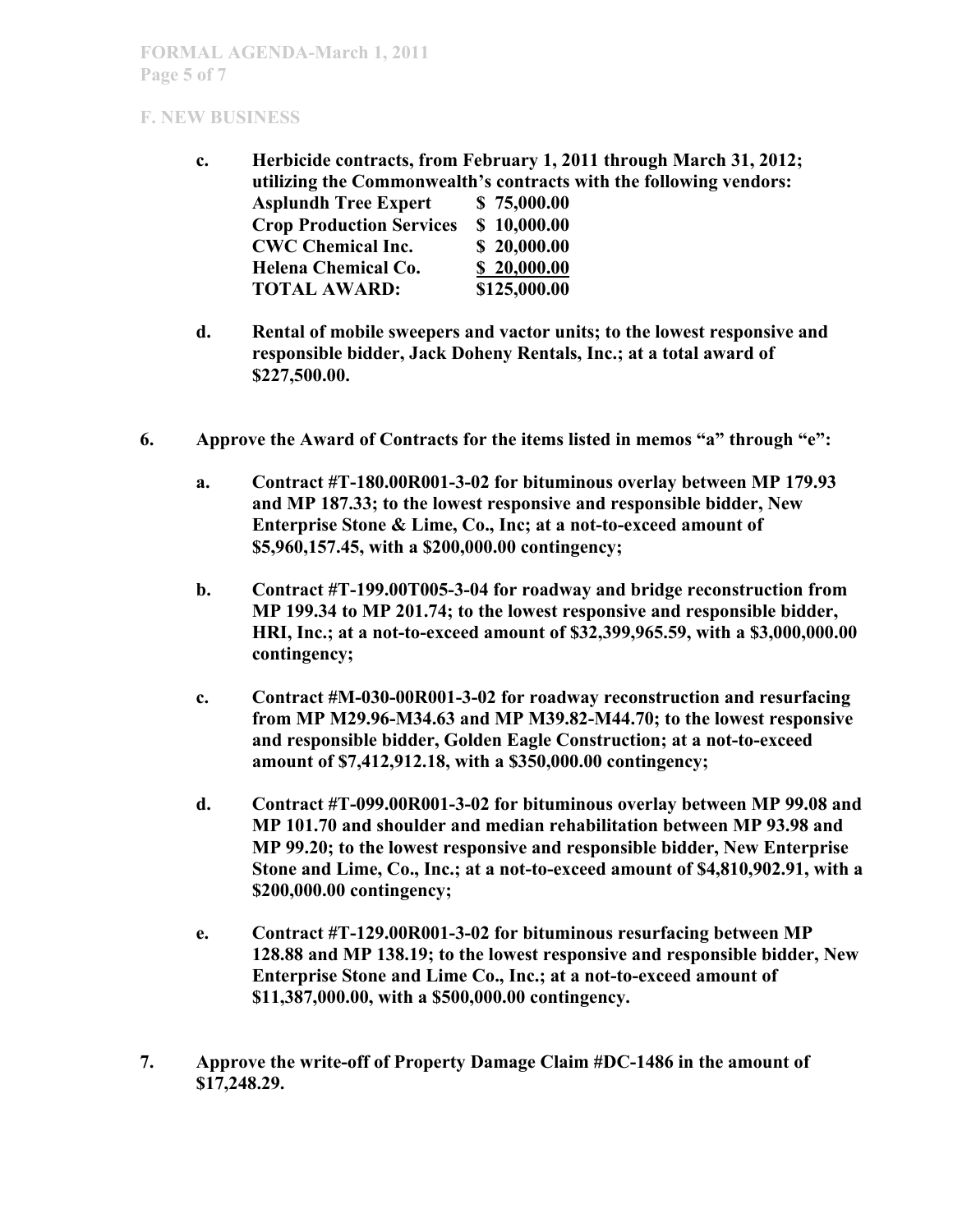- **8. Approve the consultant selection recommendation from the Audit Committee and authorize the negotiation and execution of a contract for annual independent audit services to Zelenkofske Axelrod, LLC; at a not-to-exceed amount of \$441,825.00 for a three-year period.**
- **9. Approve the fare schedule for M22 Ramp Plaza, that is due to open this Spring, to the schedule consistent with other ramp tolls on PA Turnpike 43.**
- **10. Authorize the responsibility of approving statutory damages for Right-of-Way claims to the Chief Operating Officer until such time as a CEO is named and qualified.**

## **ITEMS ADDED TO THE FORMAL AGENDA**

#### **CHANGE ORDER**

**F-11 Approve Change Order #32 for Contract #01-017-RCFX with Allan A. Myers for the roadway and bridge reconstruction project from MP 326.00 to MP 331.30, for an increase of \$427,621.51; increasing the not-to-exceed amount to \$173,163,415.54.**

#### **CHANGE ORDERS AND FINAL PAYMENTS**

- **F-12 Approve the Change Orders and Final Payments for the items listed in memos "a" through "e":**
	- **a. Change Order #1 and Final Payment for Contract #T-075.94R001-3-02 with Tresco Paving Corporation for bituminous resurfacing between MP 75.94 and MP 85.00; for a decrease of \$424,872.19, making the final contract value \$2,742,251.12, and the final amount due of \$143,709.97;**
	- **b. Change Order #1 and Final Payment for Contract #T-273.97S001-3-03 with Kinsley Construction Co., Inc. for rehabilitation of six bridges between MP 279.31 and MP 292.17; for a decrease of \$10,912.33, making the final contract value \$753,633.67, and the final amount due of \$123,141.85;**
	- **c. Change Order #4 and Final Payment for Contract #T-247.38F003-3-03 with S.P. McCarl & Company, Inc. for plumbing renovations at the TIP Building; for a decrease of \$15,164.82, making the final contract value \$1,030,746.37, and the final amount due of \$50,872.32;**
	- **d. Change Order #1 and Final Payment for Contract #EN-00088-03-03 with Hempt Bros., Inc. for roadway and miscellaneous repairs between MP 241.87 and MP 298.33, for a decrease of \$673,030.27; making the final contract value \$326,969.73, and the final amount due of \$16,348.49;**